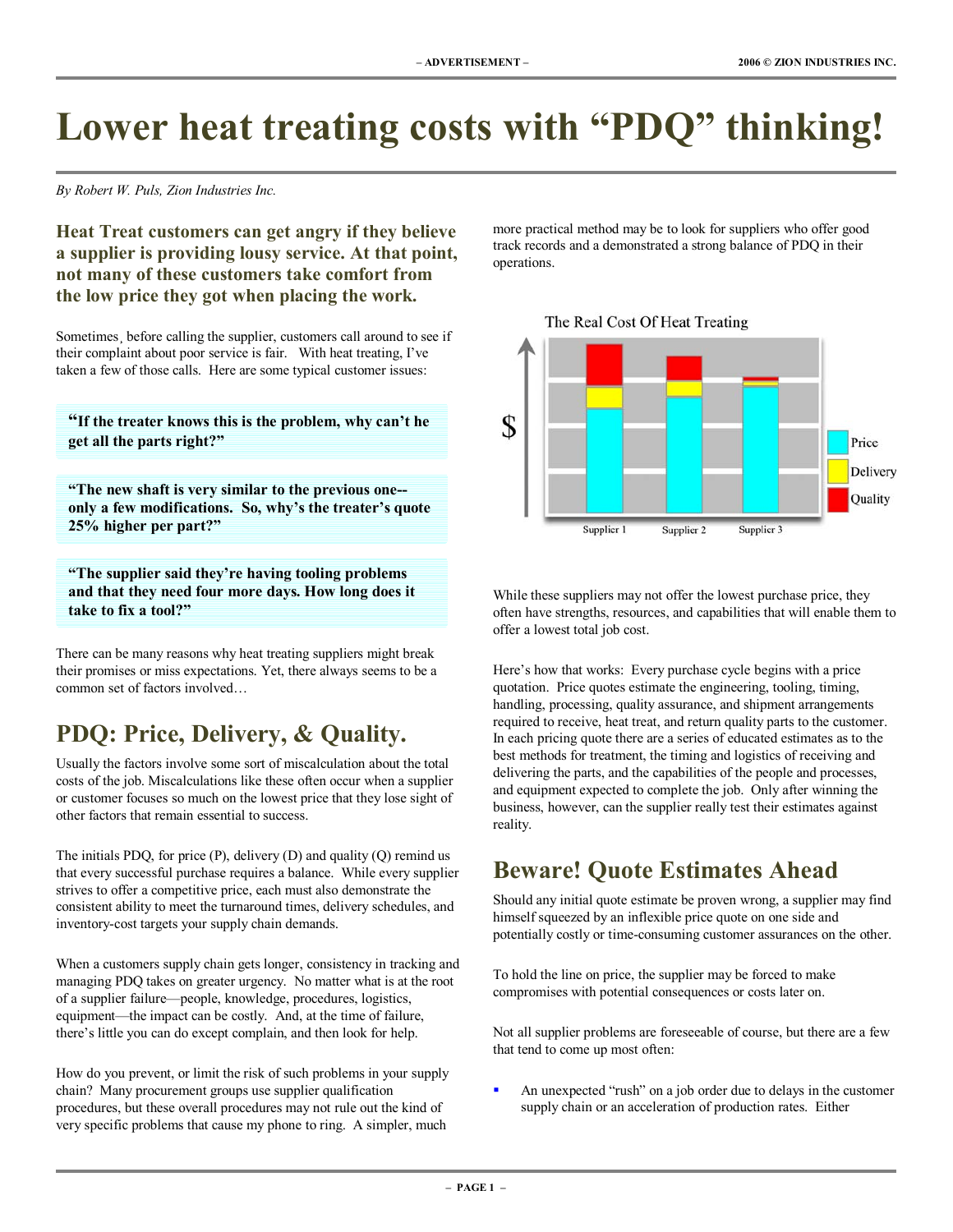circumstance may squeeze logistics timelines or supplier capacity long enough to cause problems.

- ! An unexpected need to modify or rebuild tooling, particularly if the tooling is sourced or serviced by a third-party supplier.
- ! Unanticipated, and unplanned time recalculating heat-treatment process inputs to get the required part characteristics.
- ! Changes in heat-treatment test methods, equipment, inspection methods or staffing needs to ensure outgoing part quality.

Here are a few things you can do to mitigate the risk of problems:

*Depth of experience***:** choose a supplier with personnel that have the skills to handle all daily customer concerns, challenges, and demands.

*Proximity:* reducing the risk of extended transport times and costs while making daily communications easier.

*Internal tooling design and manufacturing:* suppliers with this capability can virtually eliminate the risk of job delays due to problems with tooling availability, adjustment, or repair.

*Spare capacity:* in facilities and equipment—to ensure continued service if primary facilities or equipment are damaged or unavailable.

*In-house testing*: helping to prevent quality problems through continuous testing, adjustment, and management of heat-treatment lines.

*Track record:* proof of serving and supporting customer supply chains with timely deliveries and high-quality, heat-treated parts.

### **How PDQ interacts with "total cost"**

To illustrate how the P, D, and Q factors interact to affect costs, consider how three competing suppliers might quote the following job, and then, using the PDQ method, how a purchasing manager might evaluate the total costs of each quote.

Lets assume the following about the part:

- Annual quantity of parts to be treated: 12,000
- Cost of producing part prior to treatment: \$10
- Weight of each part: 1 lb.

Now lets look at each component of "PDQ" in turn:

**Price**. With the help of a well-defined treatment specification, our three competing suppliers are likely to submit initial per-part pricing quotes within a narrow range, as shown in Table A:

|                               | Supplier 1 | Supplier 2 | Supplier 3 |
|-------------------------------|------------|------------|------------|
| Heat treatment:<br>Price/Part | \$1.00     | \$1.10     | \$1.20     |

*TABLE A: The Initial Price Quote.*

**Delivery**. Here we consider the time and logistical factors that can affect the total costs of delivery, which include:

- Proximity of the heat-treatment supplier to buyer (roundtrip)
- Part and shipment weight
- Frequency of shipments
- Relationship with the shipping company re: pricing and discount schedules

For simplicity's sake, assume that all of the parts are shipped to and from each supplier with the same frequency, 1 shipment per month, with each shipment containing 1,000 parts. Further, let's assume that shipping costs equal \$1 per 1,000 pounds, per mile. This leaves distance and missed delivery dates as the only variables. As shown in Table B, the supplier locations range from 50 to 200 miles away (roundtrip): this adds up to annual shipping costs of \$600 to the nearest supplier and \$2,400 to the farthest.

|                                            | Supplier 1     | Supplier 2 | Supplier 3 |
|--------------------------------------------|----------------|------------|------------|
| Distance (Miles)                           | 200            | 150        | 50         |
| Total Ship Cost (Rate<br>x Miles x Weight) | \$2,400        | \$1,800    | \$600      |
| <b>Total Transit Time</b><br>(days)        | $\overline{4}$ | 3          | 1          |
| Job Turn Time<br>(days)                    | 15             | 10         | 3          |
| % of On-time Delivery                      | 80%            | 90%        | 95%        |
| <b>Total Carrying Cost</b>                 | \$510          | \$362      | \$113      |

*TABLE B: Cost of Delivery*

#### **Carrying Cost**

This calculation quantifies the \$ value equal to: "Shipped Parts" x "Value of Parts" x "Daily Rate"  $(5\%/365)$  x "Days (ship + turn)"  $x$ "# of Shipments".

In addition to the annual shipping costs, total delivery cost in Table B also includes the carrying cost of the inventory being shipped around, and the associated time in missed delivery dates which in this table are reflected as the ì% of On-time deliveryî. In our case, the annual carrying cost is calculated at a rate of 5% per anum.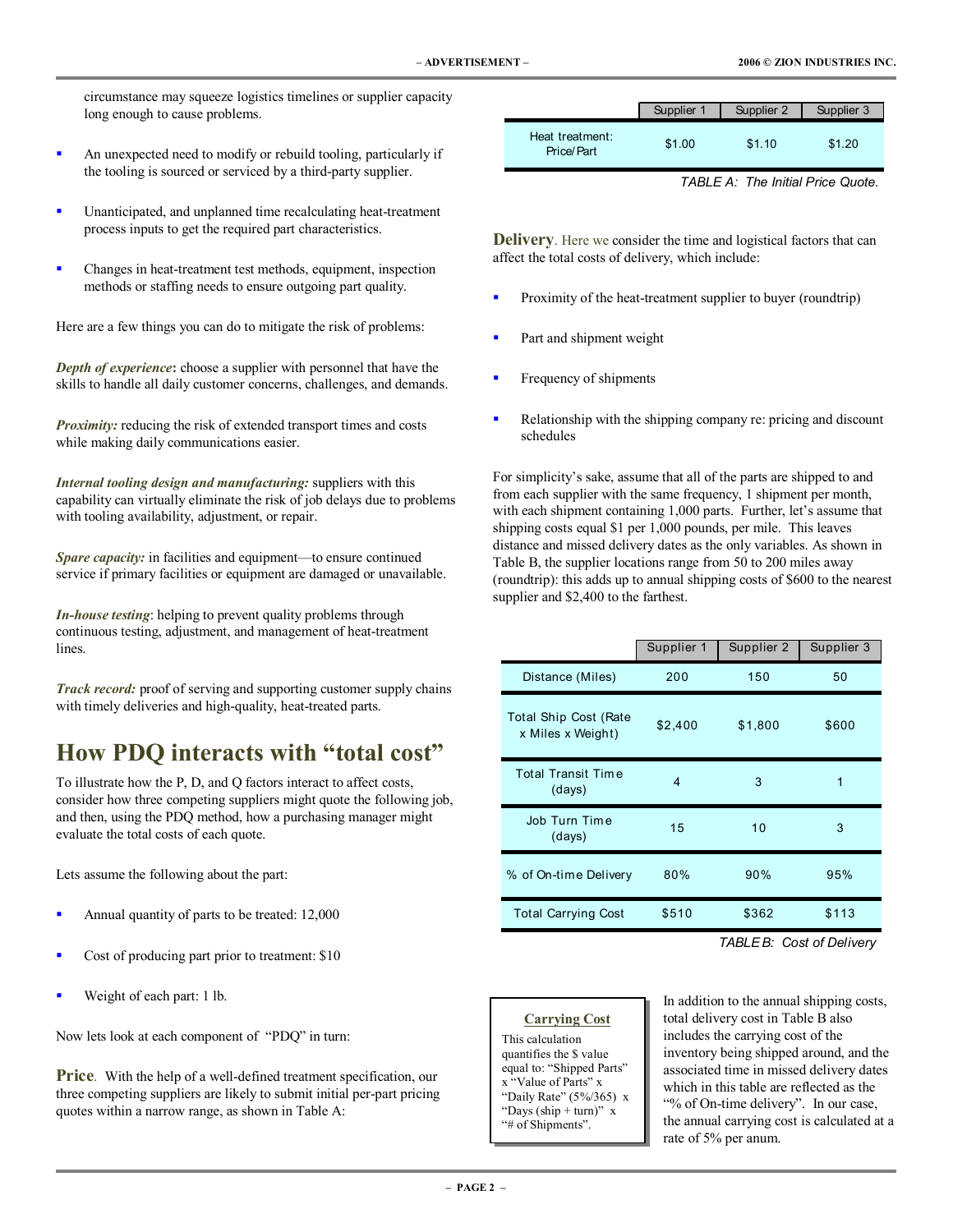In this example, the per-day carrying cost equals \$1.37, multiplied by the days of turnaround time. In turn, each supply has had added their particular "On-time" deliver factor. For Supplier 1, total delivery cost is about 24.2 cents per part, compared to a comparable 0.059 cents per part for Supplier 3. This example shows that proximity to the supplier and smooth, fast-turning, supplier operations can counterbalance lower treatment pricing and therefore reduce total job costs.

Missed delivery dates are, by nature, a domino factor. In their own right they may only have a marginal effect on cost. Stack them against the risks associated with stopped production, or missed customer deadlines, and their cost skyrockets. As each specific situation differs widely, in this analysis, we will confine the area of cost to those associated with carrying inventory.

**Quality**. The final factor in PDQ is quality, which we will measure as the number and value of manufactured parts found to be defective following heat treating. In addition to the lost value of the scrapped parts, additional quality-related, costs not considered here, may include defect analysis, corrective measures, or increased inspection requirements—or in the worst possible case the cost of recalled parts that are already in use.

|                                                   | Supplier 1 | Supplier 2 | Supplier 3 |
|---------------------------------------------------|------------|------------|------------|
| Total parts found<br>defective after<br>treatment | 500        | 300        | 50         |
| <b>Total Cost of Defects</b>                      | \$5,000    | \$3,000    | \$500      |

*TABLE C: Cost of Quality*

# **Considering all the PDQ factors.**

After considering all of the PDQ factors in the purchase, from the initial quoted price through the costs of delivery and quality, the procurement manager would likely choose Supplier 3 at the PDQ price of \$15,613.00. Although this supplier quoted the highest initial price for heat-treatment, its proximity to the customer location, its internal process speed and turnaround time, as well as its superior quality make the cost of doing business with them dramatically lower than the others.

By inserting and calculating your own numbers, you can use this tool to evaluate your heat treat purchasing activities.

# **Slipping Delivery: It's a sign—use it!**

It has been my experience, from the "other suppliers" business we have picked up, that there is a progressive "slide" that customers should notice.

The early signs of this slide are usually indicated by the supplier's need to renegotiated delivery dates—or they just start blatantly missing them. A supplier's need for more time, especially if you supplied the parts as requested, is a key element to watch for. Next time your supplier shifts delivery dates, dig a little, you may be surprised by what you find out.

### **Every Businesses Goal**

As every business strives to make its dollars go further, I hope that the concept of total cost, based on PDQ thinking, will pay dividends to you, your company, and your customers. If you have questions about how this calculator can work for you, please let us know.

For an online version of the calculator that you can experiment with, please visit our website at www.zioninduction.com.

|                                     | Vendor 1                | Vendor 2     | Vendor 3 |
|-------------------------------------|-------------------------|--------------|----------|
| Annual number of parts              | 12000                   | 12000        | 12000    |
| Part weight (lb.)                   | 1                       | $\mathbf{1}$ | 1        |
| Heat treatment, per part            | \$1.00                  | \$1.10       | \$1.20   |
| Price [Sub-Total]                   | \$12,000                | \$13,200     | \$14,400 |
| <b>Distance</b><br>(roundtrip mi.)  | 200                     | 150          | 50       |
| Lb. / mi. shipping cost             | \$1                     | \$1          | \$1      |
| Shipments per year                  | 12                      | 12           | 12       |
| <b>Total Shipping Cost</b>          | \$2,400                 | \$1,800      | \$600    |
| <b>Total Transit Time</b><br>(days) | $\overline{\mathbf{4}}$ | 3            | 1        |
| Job Turn Time<br>(days)             | 15                      | 10           | 3        |
| % of On-time Delivery               | 80%                     | 90%          | 95%      |
| <b>Total Carrying Cost</b>          | \$510                   | \$362        | \$113    |
| Delivery<br>[Sub-Total]             | \$2,910                 | \$2,162      | \$713    |
| Part cost before<br>treatment       | 10                      | 10           | 10       |
| Total of original #<br>defective    | 500                     | 300          | 50       |
| Quality [Sub-Total]                 | \$5,000                 | \$3,000      | \$500    |
|                                     | Vendor 1                | Vendor 2     | Vendor 3 |
| PDQ Total Cost                      | \$19,910                | \$18,362     | \$15,613 |

*TABLE D: Summary of PDQ Analysis*